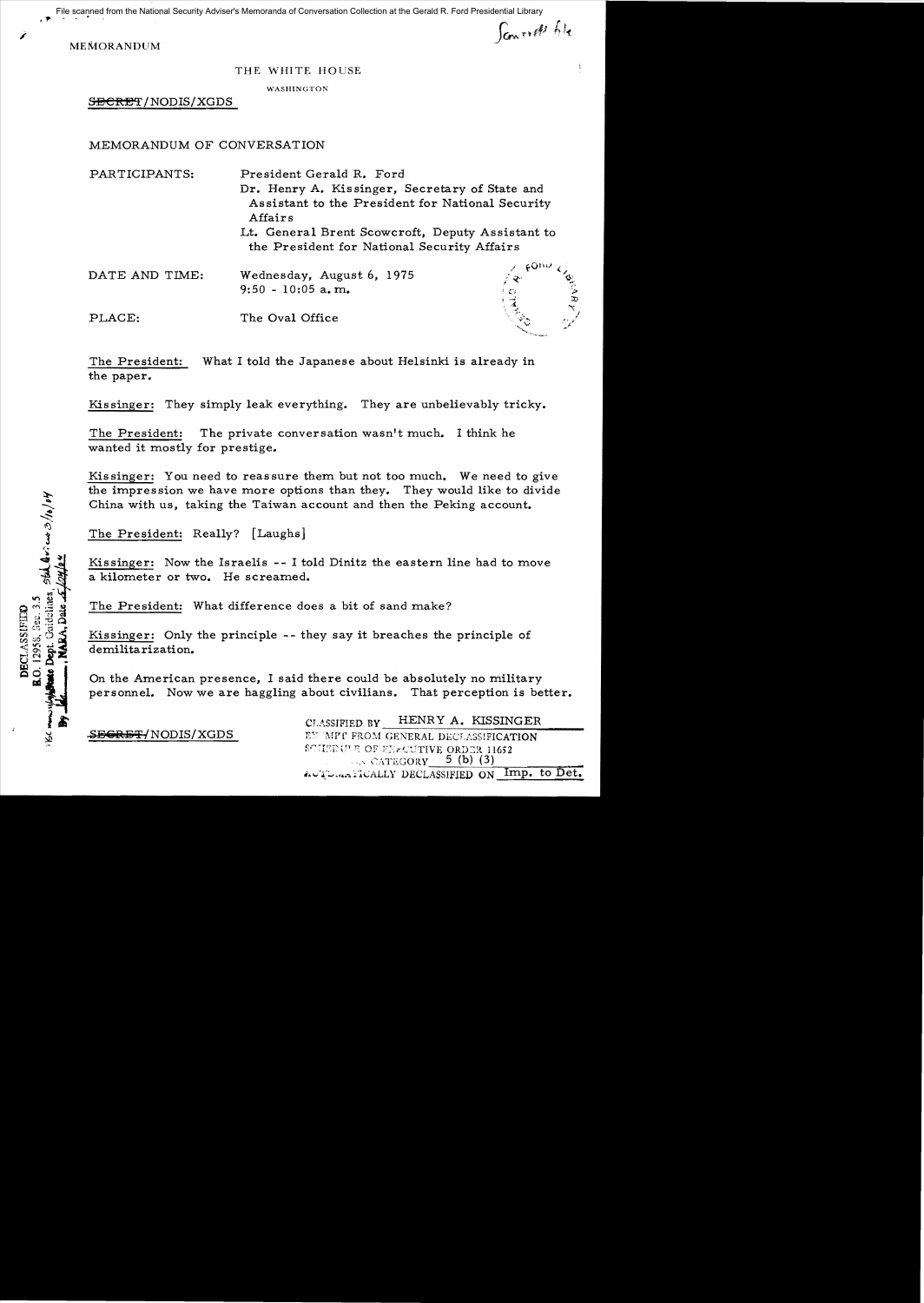## S<del>ECRET/</del>NODIS/XGDS 2

r

The President: I think we could live with that. Will the Egyptians?

Kissinger: Maybe, with civilians. I said Egypt had to have two posts in the North. In the South, I suggested they move the station east, clear out of the zone.

The President: We have made a bit of headway.

Kissinger: If it were anyone but the Israelis, I would say it is 80% complete. I think we will make it. It should take about five days and then I should go to Saudi Arabia and Syria. Our relations with the Saudis are deteriorating rapidly and that is very dangerous.

Church is all excited about the payoff, but that is a way of life.

You know I have been testifying on Chile.

The President: I didn't. But we are in good shape, aren't we? Church is not a strong man, so be tough.

Kissinger: Seidman is the most objective and impressive of your advisors. He wants to get the UN speech to you this week. I am not ready yet and would rather do it next week in Vail.

The President: That is fine. Stay with us. I have to be away giving a speech to the American Legion. I thought I would discuss detente.

Kissinger: You should also discuss SALT and CSCE. I think you should lay it on the line: What in the hell have we given up or ratified at Helsinki? The Democrats want me to assure them I won't speak next year.

The President: That shows one thing -- they are scared. Don't you promise anything. They [your speeches] don't have to be political at all. Just the way you have been doing.

S<del>ECRET</del>/NODIS/XGDS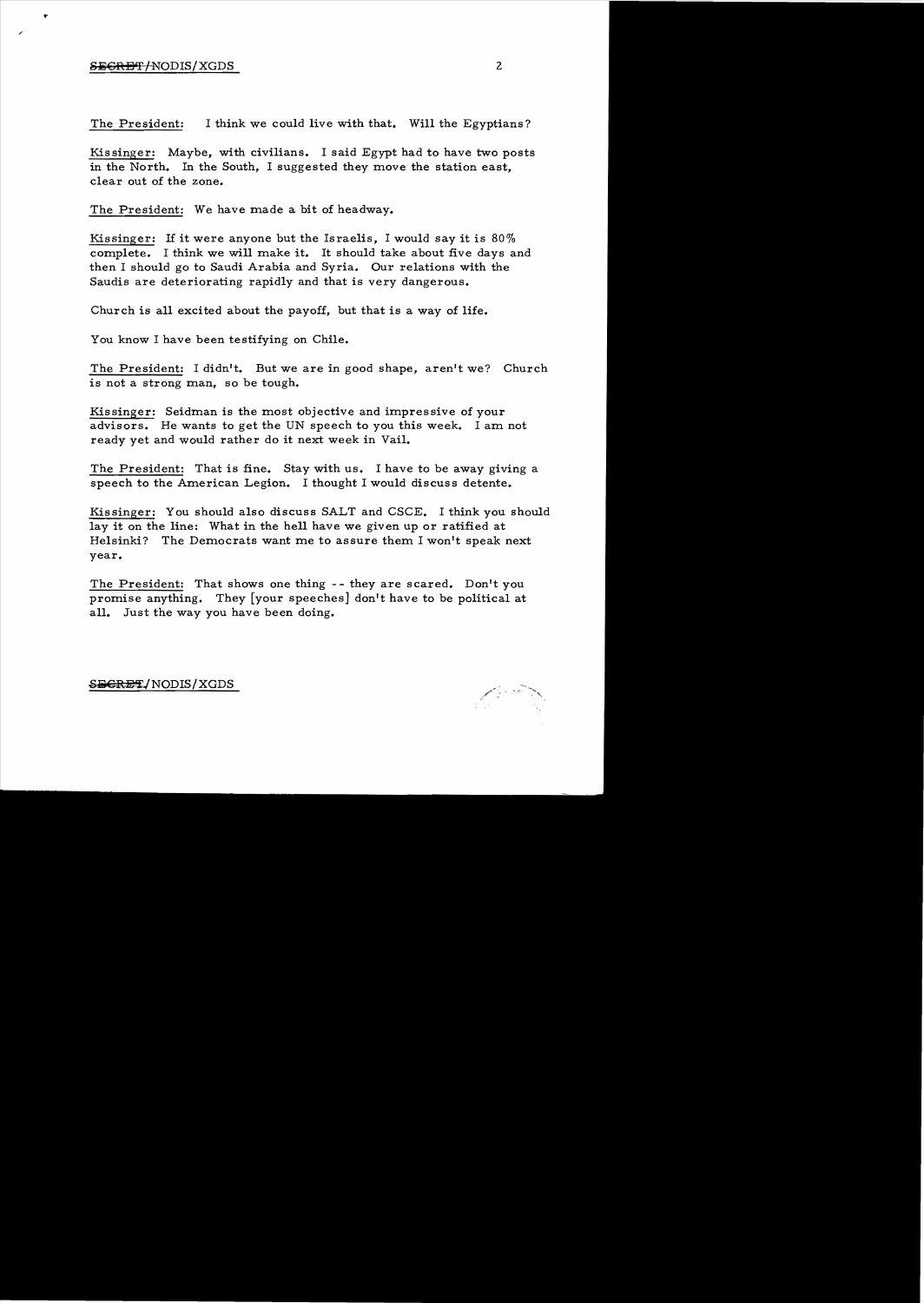Cont records for Cance due side Gryp cof Hill who into.  $4/11$  6 Cmg 75 P. What & TRI a Jayco chorit Helanchi is already in -Copies K. Thing singly leak hong thing. They are mulchantly tricky P. The provate conversation wasn't wound. I trink he wanted It most for protife.<br>K Jon med à ressure tour but wit to much. We need to give compression we have more oftimes Then they. They would like to divide Chris w/ no ( things Tamon I want + Chan a Paking.  $\ell$  pleasely - (longles) K Um - Islandis - I tril Dunk the Eline had to mewha know a He seriained. P what lig does a hit of some under R Oury purright - dimension ation une avec hayghing other combines Two percytion  $\sim$  better. P & think we must have complete with a f K unight, auf circition - 2 said E had E home 2 pots in with . See Smith & supported they muse Colation east clearant of goul.<br>l'are have made a bot of hadron I think we will motion it. It should take about I say and tron 2 phonts je to dit + Syria. Our Matris Longerne. The Church is all paited about pagal had that is a way of life. P déclit huit une avec une perde choque avent me de Church is not strong mon, so catangle. Sindman in the worst objective and impressive of  $\mathcal{K}_{\leq}$ gon always. He wants to get a UM sprehts for this work. Ind early get a world nosther do it wist wish in Virt.

**DECLASSIFIED** E.O. 12958, SEC. 3.5 NSC MEMO, 11/24/98, STATE DEPT. GUIDELINES State levies 3/10/04 NARA, DATE  $\frac{24}{4}$